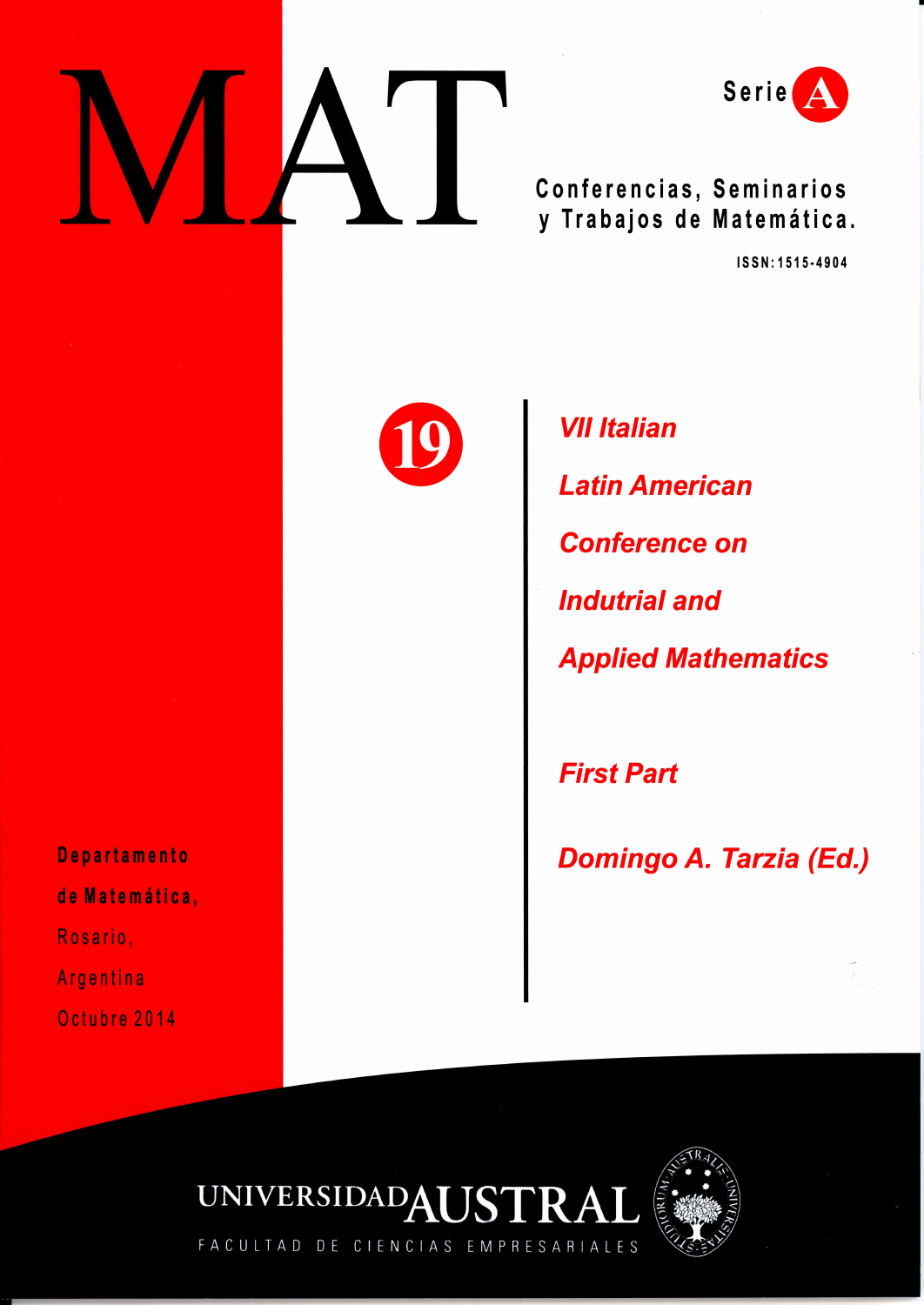# **MAT**

# **SERIE A: CONFERENCIAS, SEMINARIOS Y TRABAJOS DE MATEMÁTICA**

## **No. 19**

### **VII ITALIAN - LATIN AMERICAN CONFERENCE ON INDUSTRIAL AND APPLIED MATHEMATICS**

### **First Part**

**Domingo A. Tarzia (Ed.)**

### **INDICE**

**Graciela M. Croceri - Graciela N. Sottosanto**, "Comparación de dos algoritmos de lagrangiano aumentado para el problema de optimización con restricciones de igualdad", pp. 1-7.

**Martha Hilda Timoteo Sánchez - Yolanda Santiago Ayala**, "Sobre la existencia y unicidad de la solución de un modelo de propagación del sonido en un fluído compresible", pp. 9-16.

**Carlos Andrés Trujillo-Salazar - Hernán Darío Toro-Zapata**, "Análisis teórico de la transmisión y el control del VIH/SIDA en un centro de reclusión", pp. 17-26.

**Santiago C. Rojas Romero**, "Sobre el espectro de Fucik para un sistema acoplado", pp. 27-34.

**Manuel Maurette**, "A topological approach to the repulsive central motion problem", pp. 35-42.

**Rosario, Octubre 2014**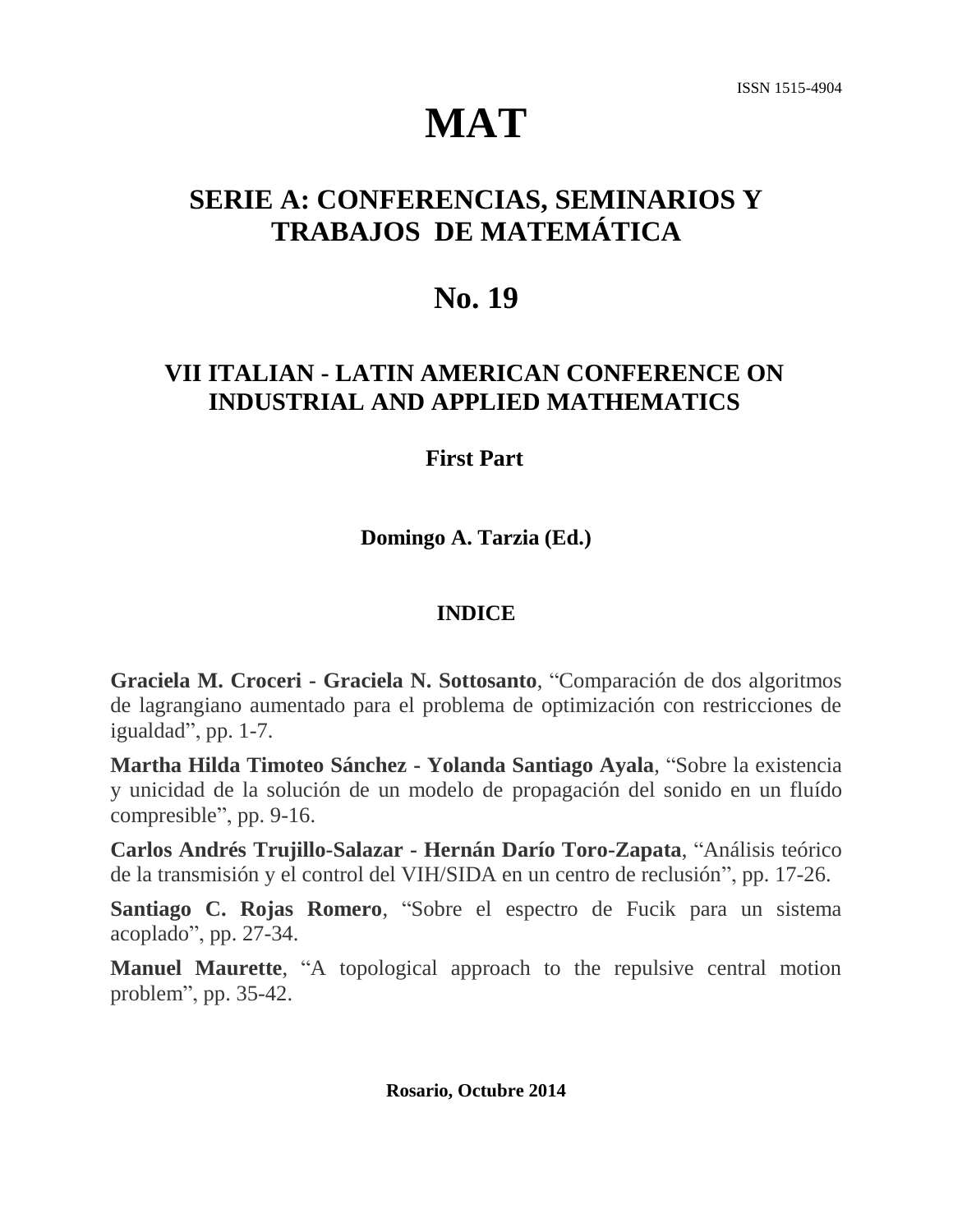### A TOPOLOGICAL APPROACH TO THE REPULSIVE CENTRAL MOTION PROBLEM

#### Manuel Maurette*†*

*†Departamento de Matematica, Facultad de Ciencias Exactas y Naturales, Universidad de Buenos Aires. Pabell ´ on 1, ´ Ciudad Universitaria, 1428, Ciudad Autonoma de Buenos Aires, Argentina. maurette@dm.uba.ar ´*

#### Abstract:

We look for periodic solutions to nonlinear second order system of equations motivated by the Central Motion Problem. We study the repulsive case, the Coulomb problem of a charge being repelled by a source.

Using topological degree methods, we prove that either the problem has a classical solution, or else there exists a family of solutions of perturbed problems that converges uniformly and weakly in  $H<sup>1</sup>$  to some limit function  $u$ . Furthermore, under appropriate conditions we prove that *u* is a classical solution. We generalize this results for nonlinearities with a repulsive type singularity.

Keywords: *resonant problems; degree theory; periodic system* 2000 AMS Subject Classification: 34B16, 34C25, 35D99, 347H11

#### 1 INTRODUCTION

Let us firstly recall the  $T$ -periodic Perturbed Central Motion Problem in  $\mathbb{R}^N$ :

$$
\begin{cases}\nu'' \mp \frac{u}{|u|^3} = p(t) & t \in \mathbb{R} \\
u(t+T) = u(t) & t \in \mathbb{R}\n\end{cases}
$$
\n(1)

where  $u : \mathbb{R} \to \mathbb{R}^N$ . We shall assume that the perturbation *p* has null average, that is  $\bar{p} := \frac{1}{T} \int_0^T p(t) dt = 0$ , and that *p* is *T*−periodic, namely  $p(t + T) = p(t)$ .

The *∓* sign leads to two essentially different physical problems; we shall focus on the '*−*' sign, which corresponds to the repulsive case, when the nonlinearity is  $g = -\frac{u}{|u|}$  $\frac{u}{|u|^3}$ . This is the case of the electrostatic Coulomb Central Motion Problem with a charge being repelled by the source. The repulsive problem was broadly studied in the 80' by the Italian school by Solimini [9, 13], Ambrosetti [1] and Coti Zelati [6], among others.

There exists a vast bibliography on this kind of dynamical systems. Lazer and Solimini [9] have considered the scalar case  $N = 1$ , with  $g(u) \to -\infty$  as  $u \to 0$ , and  $\int_0^1 g(t)dt = -\infty$ . Using a result proved by Lazer in [8], it is shown that a necessary and sufficient condition for the existence of a weak solution when  $g < 0$  and  $p \in L^1([0, T])$ , is that  $\overline{p} < 0$ .

In [13], Solimini studied the case  $g = \nabla G$ , where the potential *G* has at zero a singularity of repulsive type: for example, the electrostatic potential between two charges of the same sign. More precisely, it is assumed that  $G \in C^1(\mathbb{R}^N \setminus \{0\})$  satisfies  $\lim_{|u| \to 0} G(u) = +\infty$  and  $g = \nabla G$  is strictly repulsive at the origin, namely:

$$
\limsup_{u \to 0} \left\langle g(u), \frac{u}{|u|} \right\rangle < 0.
$$

Under the additional hypothesis

$$
\exists \delta > 0 \text{ such that, if } \left| \frac{u}{|u|} - \frac{v}{|v|} \right| < \delta, \text{ then } \langle g(u), v \rangle < 0 \tag{2}
$$

the existence is shown of a constant  $\eta > 0$  such that if  $||p||_{\infty} < \eta$  and  $\overline{p} = 0$ , then the problem has no classical solution. This includes the case of the repulsive central motion, where  $G(u) = \frac{1}{|u|}$ .

In the same work, the existence of a solution for  $\bar{p} \neq 0$  under weaker assumptions is proved. Also, it is remarked that if  $||p||_{\infty}$  is large enough, then condition  $\bar{p} = 0$  does not imply that the problem is unsolvable.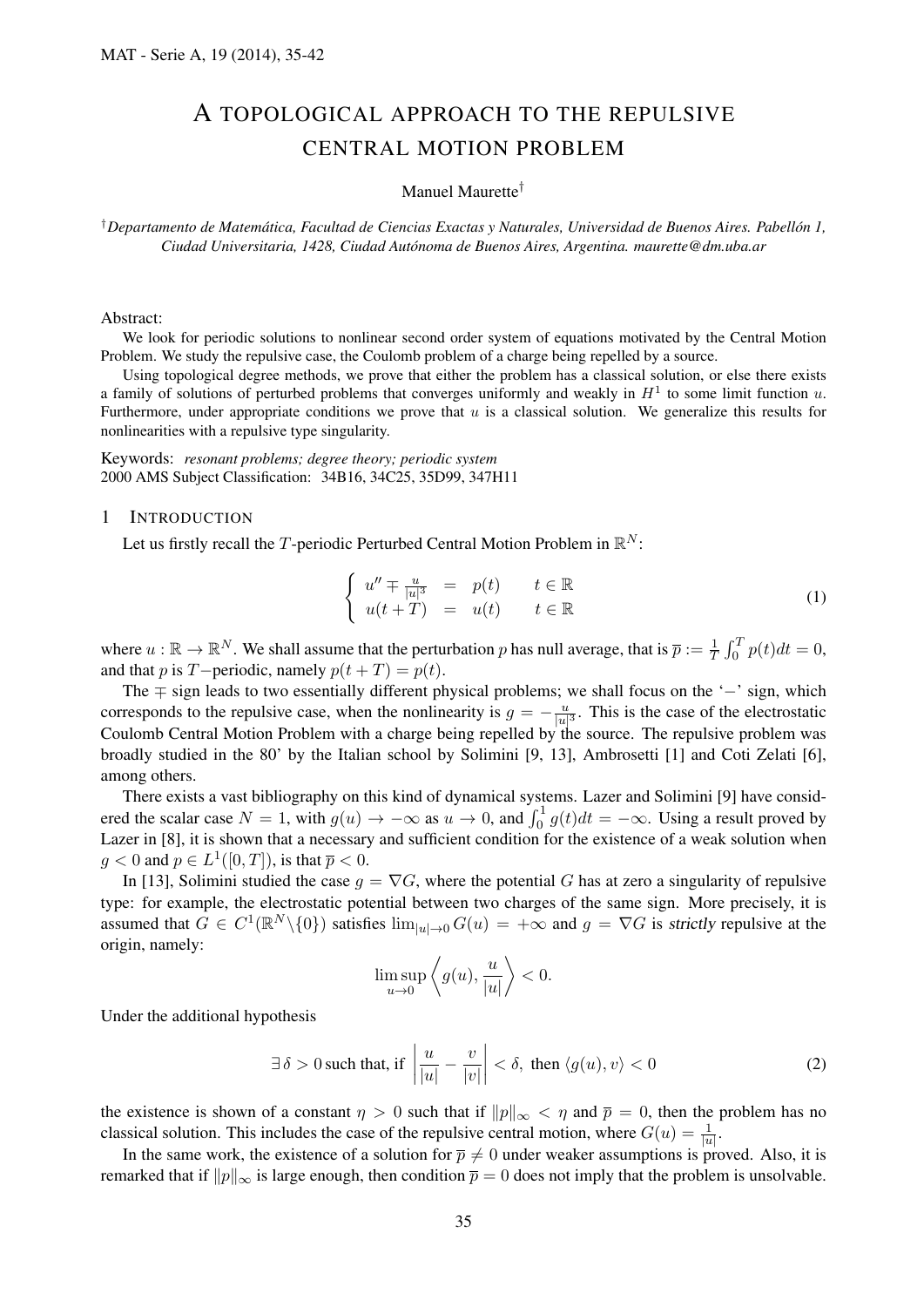This is different from what happens in the case  $N = 1$ , in which *u* cannot turn around zero; thus, if the repulsive condition  $g(u)u < 0$  is assumed for all  $u \neq 0$ , then the condition  $\bar{p} \neq 0$  is necessary.

In a recent paper, Fonda and Toader [7] made an exhaustive analysis on radially symmetric Keplerianlike systems  $u'' + h(t, |u|)u = 0$ , where  $h : \mathbb{R} \times (0, +\infty) \to \mathbb{R}$  is T-periodic in *t*. Using a topological degree approach, the existence of classical *T*-periodic solutions is studied. This work provides also an excellent survey of the known results on the subject. It is focused in the attractive case, in which the main difficulty consists in avoiding collisions. It is also remarked that, for the repulsive case, the difficulty relies in the case  $\bar{p} = 0.$ 

In general the first works in this area worked with the well-known Habets-Sanchez Strong Force condition, which roughly speaking,means that the potential *G* behaves as  $\frac{1}{|u|^\gamma}$  near the origin, with  $\gamma \ge 2$ ; thus, it is not satisfied by the potential we are interested in.

In [14], Zhang employed topological techniques, as we do in this work, in order to study the *T*-periodic problem and his result says that if *G*(*u*) satisfies the previously mentioned Strong Force condition at the singularity, the existence of periodic solutions can be obtained provided that the potential  $G(u)$  is smaller than the first eigenvalue of the corresponding Dirichlet problem at infinity. The same kind of assumptions (Strong Force) are made in a work from Coti Zelati [6] for the repulsive case.

The importance of our results is that they can be applied to nonlinearities that do not satisfy the Strong Force Condition, as for example the Central Motion Problem.

In this work, we attacked the singularities by perturbating the problem with continuous approximations of *g*. To prove the existence of these perturbed problems we use Theorem 1. The result is based on two previous extensions of a well known Theorem by Nirenberg [11] in which *g* is asked to have uniform limits at infinity different from 0. On the one hand, a result by Ortega and Ward [12], originally in the context of partial differential equations, which allows *g* to vanish at infinity. On the other hand, a result by Amster and De Nápoli [3], for a  $\phi$ -laplacian operator, in which the asymptotic condition weakened.

A difficult task was to find uniform bounds to these sequences to ensure the existence of a limit function, candidate to be a solution of the original problem. We accomplished this with Theorem 3. This result gave us the existence of a limit function, and a candidate for a solution for the original problem. With stronger conditions, we were able to prove in Theorem 4 that this candidate was in fact a *generalized solution* of the problem.

Also as a part of this last theorem, we got a strong result for the periodic case: If the nonlinearity *g* was a gradient  $(g = \nabla G)$ , with  $\lim_{u \to G} (u) = +\infty$ , which implies a stronger kind of repulsiveness, we proved that the limit function was indeed a classical solution of the problem.

Most of the content of this work comes from the author's PhD thesis and for more details the reader should refer to [4].

#### 2 THE CENTRAL MOTION PROBLEM

Let us start making some simple comments on the already described Central Motion Problem (1). We here state a motivation for this problem, the 2-body repulsive periodic problem:

$$
\begin{cases}\n x'' - \frac{y-x}{|x-y|^3} = p_1(t) & t \in \mathbb{R} \\
 y'' - \frac{x-y}{|x-y|^3} = p_2(t) & t \in \mathbb{R} \\
 x(t+T) = x(t) & t \in \mathbb{R} \\
 y(t+T) = y(t) & t \in \mathbb{R}\n\end{cases}
$$
\n(3)

with  $p_1, p_2 \in C(\mathbb{R}, \mathbb{R}^N)$ , and  $\overline{p}_1 = \overline{p}_2 = 0$ .

Here,  $u(t) = (x(t), y(t)) \in C(\mathbb{R}, \mathbb{R}^{2N})$  and the nonlinearity reads

$$
g(x,y) = -\frac{1}{|x-y|^3} (x-y, y-x), \quad p(t) = (p_1(t), p_2(t)).
$$
 (4)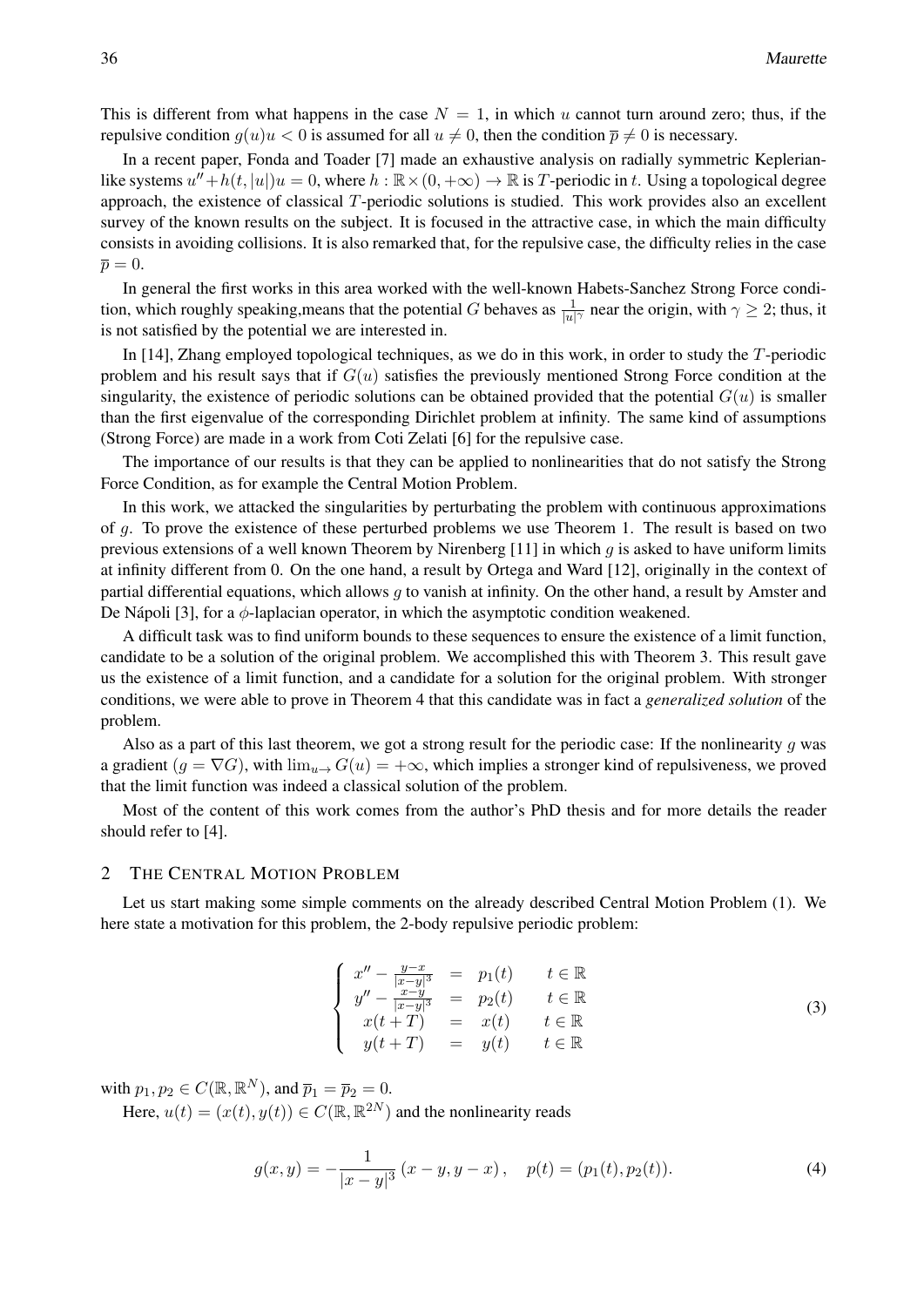This is easily transformed into a central motion problem by the change of variables

$$
\left\{ \begin{array}{ll} w = & x - y \\ v = & x + y \\ P = & p_1 + p_2 \\ Q = & p_1 - p_2. \end{array} \right.
$$

Then, we have:

$$
\begin{cases} v'' = P(t) \\ w'' - 2\frac{w}{|w|^3} = Q(t). \end{cases}
$$

The first equation is easily integrable, and the second one is non other than a variation of problem (1). Topological methods are frequently used to prove existence of solutions of nonlinear systems. Unfortunately, degree theory would not be possible to apply directly without some restrictions, since there are no a-priori bounds for the first equation, namely  $v'' = P(t)$  with periodic conditions. In fact, if *v* is a solution,  $v + const$ is also a solution for every constant. Also, an interesting remark is that, besides the singularity of *g* at 0, it's asymptotic behavior makes it different from the Nirenberg case [11], as the nonlinearity goes to zero at infinity.

The first problem that arises is that when *|x−y|* goes to zero, *g* goes to infinity. So we consider continuous perturbations of the nonlinearity. Letting  $\varepsilon > 0$ , we take a continuous  $g_{\varepsilon}$ . Next, we try to avoid the fact that  $g_{\varepsilon}$  is zero in the diagonal subspace  $\{x = y\}$  of dimension *N*. We do so by restraining ourselves to the subspace:

$$
V = \{ u \in C_{per}(\mathbb{R}, \mathbb{R}^{2N}) : \overline{x} + \overline{y} = 0 \},
$$

with  $C_{per}(\mathbb{R}, \mathbb{R}^{2N}) := \{v : \mathbb{R} \to \mathbb{R}^{2N} : v(t) = v(t+T), \forall t \in \mathbb{R}\}\$  are the T-periodic continuous functions.

Working only in this subspace we attack two problems at once: On one hand we avoid possible collisions. On the other hand, viewing the problem as two different problems after changing variables, we would be able to find a-priori bounds for *v*, in *V* . That is somehow the idea behind the degree approach we will use. The perturbation  $g_{\varepsilon}$  is carefully defined later on in (11).

The second equation,  $w'' - 2\frac{w}{|w|}$  $\frac{w}{|w|^3} = Q(t)$ , lead us to problem (1) taking  $u = \frac{w}{2^{3/3}}$  $\frac{w}{2^{3/2}}$ . The first difficulty arises on the fact that *g* is singular at 0; a reasonable way to overcome it consists in considering, for  $\varepsilon > 0$ , the function  $g_{\varepsilon}(u) = -\frac{u}{\varepsilon + 1}$  $\frac{u}{\varepsilon + |u|^3}$  and then studying the convergence of the solutions  $u_\varepsilon$  of the perturbed systems

$$
\begin{cases}\nu'' - \frac{u}{\varepsilon + |u|^3} = p(t) & t \in \mathbb{R} \\
u(t+T) = u(t) & t \in \mathbb{R}.\n\end{cases}
$$
\n(5)

The second difficulty relies on the fact that  $g_{\varepsilon}$  vanishes at infinity; however, in this case the existence of at least one solution  $u_{\varepsilon}$  of (5) for each  $\varepsilon > 0$  follows as an immediate consequence of the results obtained for the nonsingular case, studied in [4], which we state here, in a simplified version:

**Theorem 1** Let  $p \in C(\mathbb{R}, \mathbb{R}^N)$  be T-periodic such that  $\overline{p} = 0$ , and let  $g \in C(\mathbb{R}^N, \mathbb{R}^N)$  be bounded. Then *the nonlinear periodic problem has a solution, provided that*  $(P_1)$  *and*  $(P_2)$  *hold, with:* 

 $(P_1)$  There exists a family  $\mathcal{F} = \{(U_j, w_j)\}_{j=1,\dots,K}$  where  $\{U_j\}_{j=1,\dots,K}$  is an open cover of  $S^{N-1}$  and  $w_j \in S^{N-1}$ , such that for some  $R_j > 0$  and  $j = 1, \ldots, K$ :

$$
\langle g(ru), w_j \rangle < 0 \qquad \forall r > R_j \qquad \forall u \in U_j.
$$

 $(P_2)$  There exists a constant  $R_0 > 0$  such that  $\deg(\Phi_r) \neq 0$  for  $r \geq R_0$ , where  $\Phi_r : S^{N-1} \to S^{N-1}$  is  $given by \Phi_r(v) := \frac{g(rv)}{|g(rv)|}$ .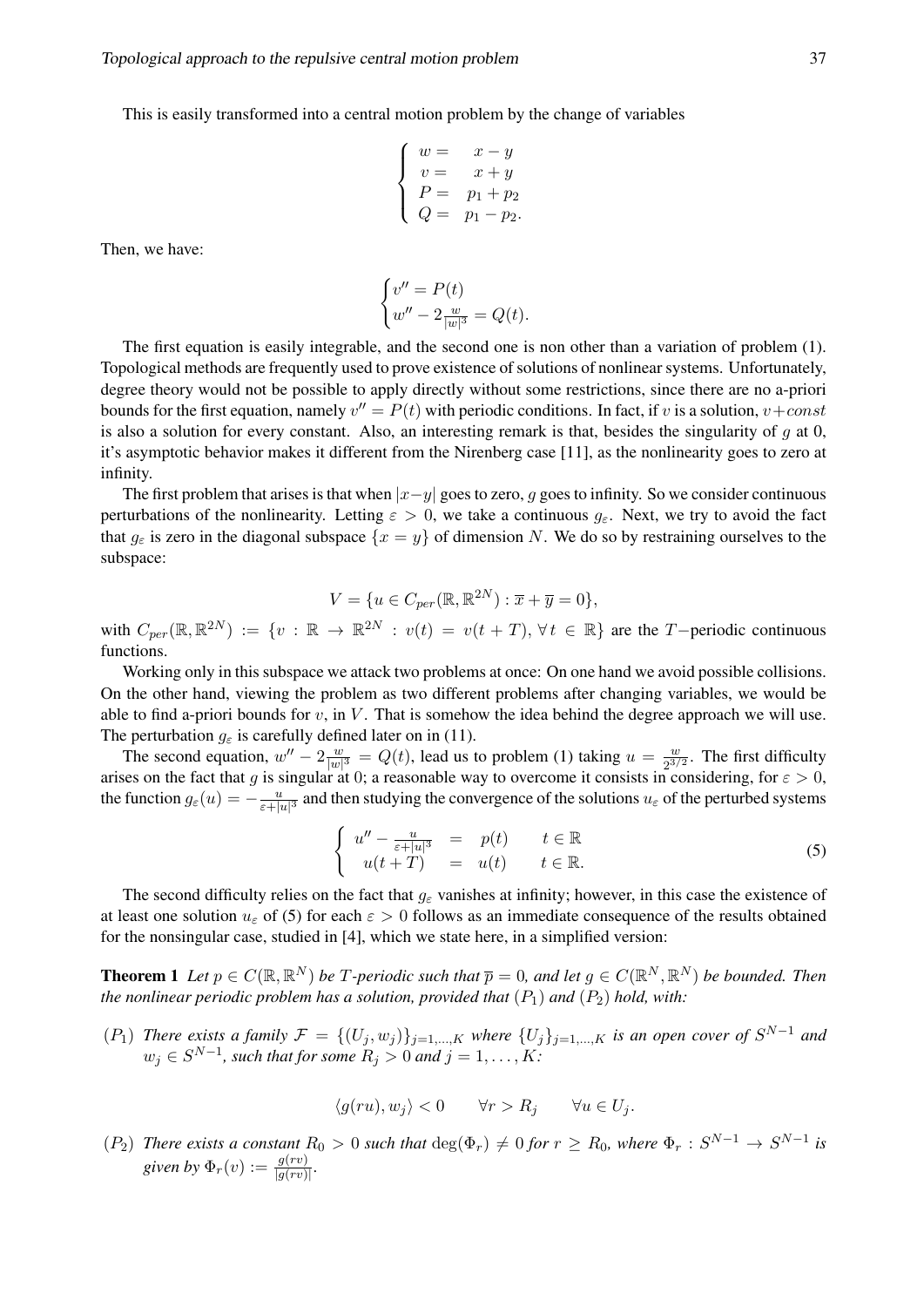Indeed, as

$$
\langle g_{\varepsilon}(u), u \rangle = \left\langle -\frac{u}{\varepsilon + |u|^3}, u \right\rangle = -\frac{|u|^2}{\varepsilon + |u|^3} < 0,
$$

for  $u \neq 0$ , it follows that the boundness condition and  $(P_2)$  are trivially satisfied. Moreover, for every  $w \in S^{N-1}$  define  $U_w = \{u \in S^{N-1} : \langle u, w \rangle > 0\}$ . Then  $\{U_w\}_w$  covers  $S^{N-1}$ , and clearly  $\langle g(ru), w \rangle < 0$ for  $u \in U_w$  and  $r > 0$ .

Continuing with the Central Motion Problem, the following computations provide some information concerning the behavior of the family  ${u_{\varepsilon}}_{\varepsilon}$  as  $\varepsilon \to 0$ :

Multiplying in  $L^2$  the equation in (5) by  $u_{\varepsilon}$ , we have:

$$
\langle u''_{\varepsilon}, u_{\varepsilon} \rangle - \langle \frac{u_{\varepsilon}}{\varepsilon + |u_{\varepsilon}|^3}, u_{\varepsilon} \rangle = \langle p(t), u_{\varepsilon} \rangle.
$$

Integrating by parts the first term on the left and rearranging the terms we get:

$$
\left\langle u_\varepsilon',u_\varepsilon'\right\rangle=-\left\langle \frac{u_\varepsilon}{\varepsilon+|u_\varepsilon|^3},u_\varepsilon\right\rangle-\left\langle p(t),u_\varepsilon\right\rangle.
$$

Noting that  $\left\langle -\frac{u_{\varepsilon}}{\varepsilon + u_{\varepsilon}} \right\rangle$  $\left\langle \frac{u_{\varepsilon}}{\varepsilon + |u_{\varepsilon}|^3}, u_{\varepsilon} \right\rangle \leq 0$ , we reach to:

$$
||u'_{\varepsilon}||_{L^2}^2 \le -\langle p(t), u_{\varepsilon} \rangle.
$$

Here, note that  $\langle p, u_{\varepsilon} \rangle = 0$ , as  $\overline{p} = 0$ , so last equation can be written:

$$
||u'_{\varepsilon}||_{L^2}^2 \le -\langle p(t), u_{\varepsilon} - \overline{u_{\varepsilon}} \rangle.
$$

Finally, taking absolute value we get the bound:

$$
||u'_{\varepsilon}||_{L^{2}}^{2} \leq ||p||_{L^{2}}||u_{\varepsilon}||_{L^{2}}.
$$

Wirtinger inequality tells us that the following bound also holds:

$$
||u_{\varepsilon}-\overline{u_{\varepsilon}}||_{L^{\infty}} \leq C||u_{\varepsilon}'||_{L^{2}}.
$$

We then have the following important uniform bounds:

$$
||u'_{\varepsilon}||_{L^2} \leq C, \qquad ||u_{\varepsilon} - \overline{u_{\varepsilon}}||_{L^{\infty}} \leq C
$$
\n
$$
(6)
$$

where the constant *C* does not depend on  $\varepsilon$ . On the other hand, it is easy to prove that the family  $\{\overline{u}_{\varepsilon}\}_\varepsilon \subset \mathbb{R}^N$ is also bounded. Indeed, integrating the main equation in (5) we obtain

$$
\int_0^T \frac{u_{\varepsilon}}{\varepsilon + |u_{\varepsilon}|^3} dt = 0,
$$

and we deduce that

$$
-\int_0^T \frac{\overline{u_{\varepsilon}}}{\varepsilon + |u_{\varepsilon}|^3} dt = \int_0^T \frac{u_{\varepsilon} - \overline{u_{\varepsilon}}}{\varepsilon + |u_{\varepsilon}|^3} dt.
$$

Now, taking norm in R *N* :

$$
|\overline{u_{\varepsilon}}|\int_0^T \frac{1}{\varepsilon+|u_{\varepsilon}|^3}dt \leq ||u_{\varepsilon}-\overline{u_{\varepsilon}}||_{L^{\infty}}\int_0^T \frac{1}{\varepsilon+|u_{\varepsilon}|^3}dt.
$$

Thus,  $|\overline{u_{\varepsilon}}| \leq C$  for all  $\varepsilon > 0$ . Hence, for every sequence  $\varepsilon_n \to 0$  we may choose a solution  $u_n := u_{\varepsilon_n}$ and from the previous bounds there exists a subsequence (still denoted  $(u_n)_n$ ) and a function  $u$  such that  $u_n \to u$  uniformly and weakly in  $H^1$ . Moreover, the following proposition holds: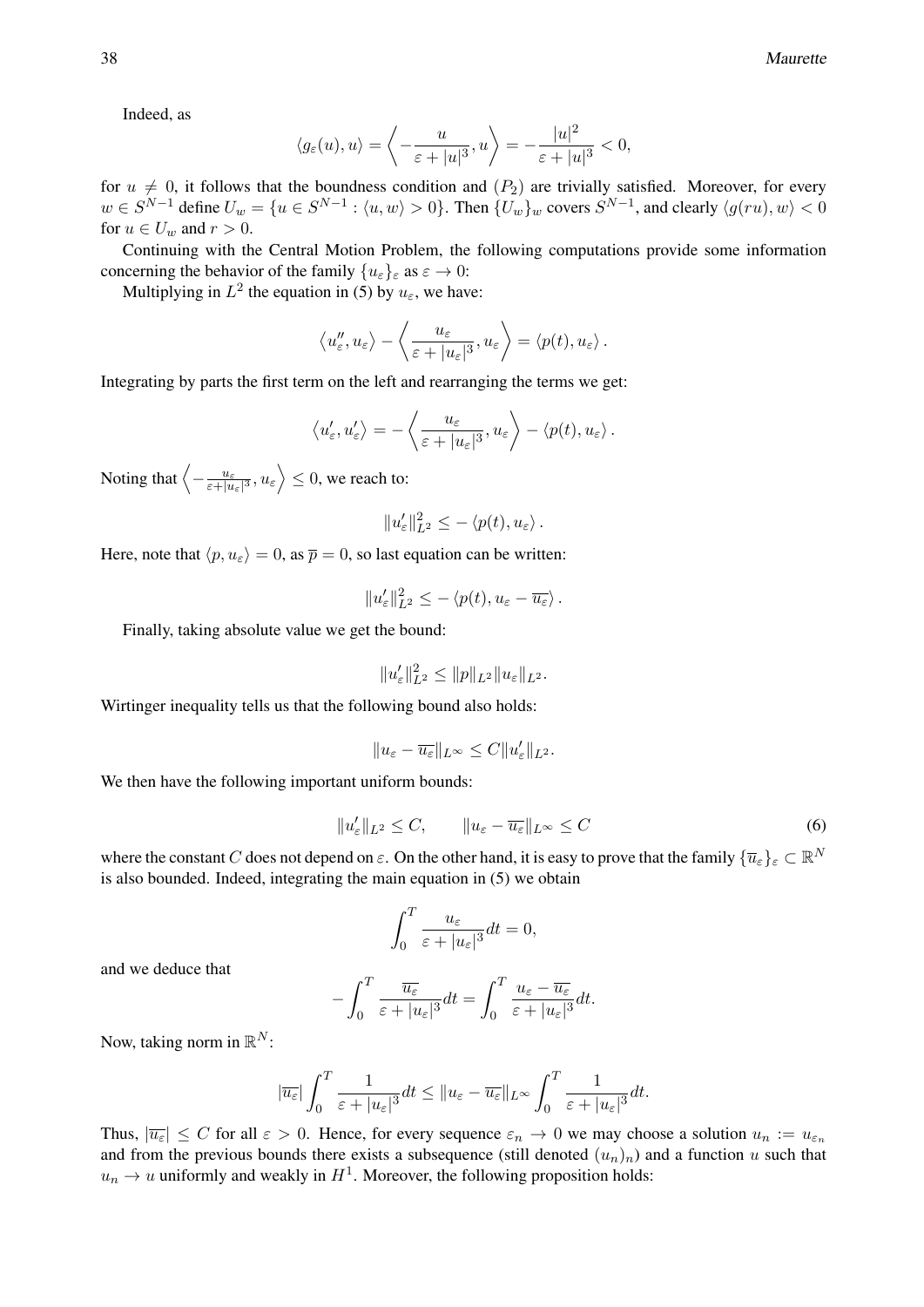**Proposition 1** *If u is obtained as before and*  $u \neq 0$  *over an open interval I, then*  $u'' - \frac{u}{|u|}$  $\frac{u}{|u|^3} = p$  *in I, in the classical sense.*

Our last problem concerns the study of the set of zeros of the limit function *u*. It can be seen that in the central motion problem, if  $u \neq 0$  then the zero set is empty, i.e. *u* is a classical solution. This results will be generalized in the next section.

#### 3 A GENERAL REPULSIVE NONLINEARITY

With problem (1) in mind, we state the more general problem for a function  $u : \mathbb{R} \to \mathbb{R}^N$ :

$$
\begin{cases}\n u'' + g(u) &= p(t) & t \in \mathbb{R} \\
 u(t+T) &= u(t) & t \in \mathbb{R}\n\end{cases}
$$
\n(7)

where  $p \in C(\mathbb{R}, \mathbb{R}^N)$  is *T*-periodic,  $\overline{p} = 0$ , and  $g \in C(\mathbb{R}^N \setminus \{0\}, \mathbb{R}^N)$  has a repulsive type singularity at  $u = 0$ . By this we mean:

**Definition 1** The function  $g \in C(\mathbb{R}^N \setminus \{0\}, \mathbb{R}^N)$  is said to be repulsive at the origin if, for some  $\kappa > 0$ 

$$
\langle g(u), u \rangle < 0 \qquad \text{for } 0 < |u| < \kappa. \tag{8}
$$

*If, furthermore*

$$
\limsup_{u \to 0} \left\langle g(u), \frac{u}{|u|} \right\rangle := -c,\tag{9}
$$

*with c a positive constant, then g shall be called* strictly repulsive *at the origin.*

We shall proceed in two steps. Firstly, given  $\varepsilon > 0$  we introduce the approximated problem:

$$
\begin{cases}\nu'' + g_{\varepsilon}(u) = p(t) & t \in \mathbb{R} \\
u(t+T) = u(t) & t \in \mathbb{R},\n\end{cases}
$$
\n(10)

where  $g_{\varepsilon}$  is a continuous (nonsingular) perturbation of *g*, and obtain sufficient conditions for the existence of a family of solutions  $\{u_{\varepsilon}\}_{\varepsilon}$ .

We work mainly with approximations such that  $g_{\varepsilon} \to g$  uniformly over compact subsets of  $\mathbb{R}^N \setminus \{0\}$  as  $\varepsilon \to 0$ . We call these admissible.

Secondly, we study the convergence of particular sequences  $(u_{\epsilon_n})_n$  as  $\epsilon_n \to 0$ , and study some properties of the limit function *u*. If  $u \neq 0$ , then it shall be defined as a generalized solution of the problem:

**Definition 2** A function  $u \in H_{per}^1(\mathbb{R}, \mathbb{R}^N)$  is said to be a generalized solution of (7) if  $u \not\equiv 0$ , and for *some admissible choice of*  $g_\varepsilon$  *there exists a sequence*  $\varepsilon_n\to 0$  and  $(u_{\varepsilon_n})_n$  solutions of (10) for  $\varepsilon_n$  such that  $u_{\varepsilon_n} \to u$  *uniformly and weakly in*  $H^1$ .

We shall consider the following choice of of *gε*:

$$
g_{\varepsilon}(u) = \begin{cases} g(u) & |u| \geq \varepsilon \\ \rho_{\varepsilon}(|u|)g(\varepsilon \frac{u}{|u|}) & 0 < |u| < \varepsilon \\ 0 & u = 0, \end{cases}
$$
(11)

where  $\rho_{\varepsilon} \in C([0,\varepsilon], [0,+\infty))$  is continuous and satisfies  $\rho_{\varepsilon}(0) = 0, \rho_{\varepsilon}(\varepsilon) = 1$ 

In particular, for problem (1), taking  $\rho_{\varepsilon}(s) = \frac{s}{\varepsilon}$  the expression simply reduces to  $g_{\varepsilon}(u) = -\frac{u}{(\max\{|u|)^2\}}$  $\frac{u}{(\max\{|u|,\varepsilon\})^3}$ .

As we shall see (Proposition 4 below), under the assumption that  $G(u) \to +\infty$  as  $u \to 0$ , both generalized and collision solutions are in fact classical. Conversely, taking  $g_{\varepsilon}$  as in (11), it is clear that classical solutions are also generalized solutions.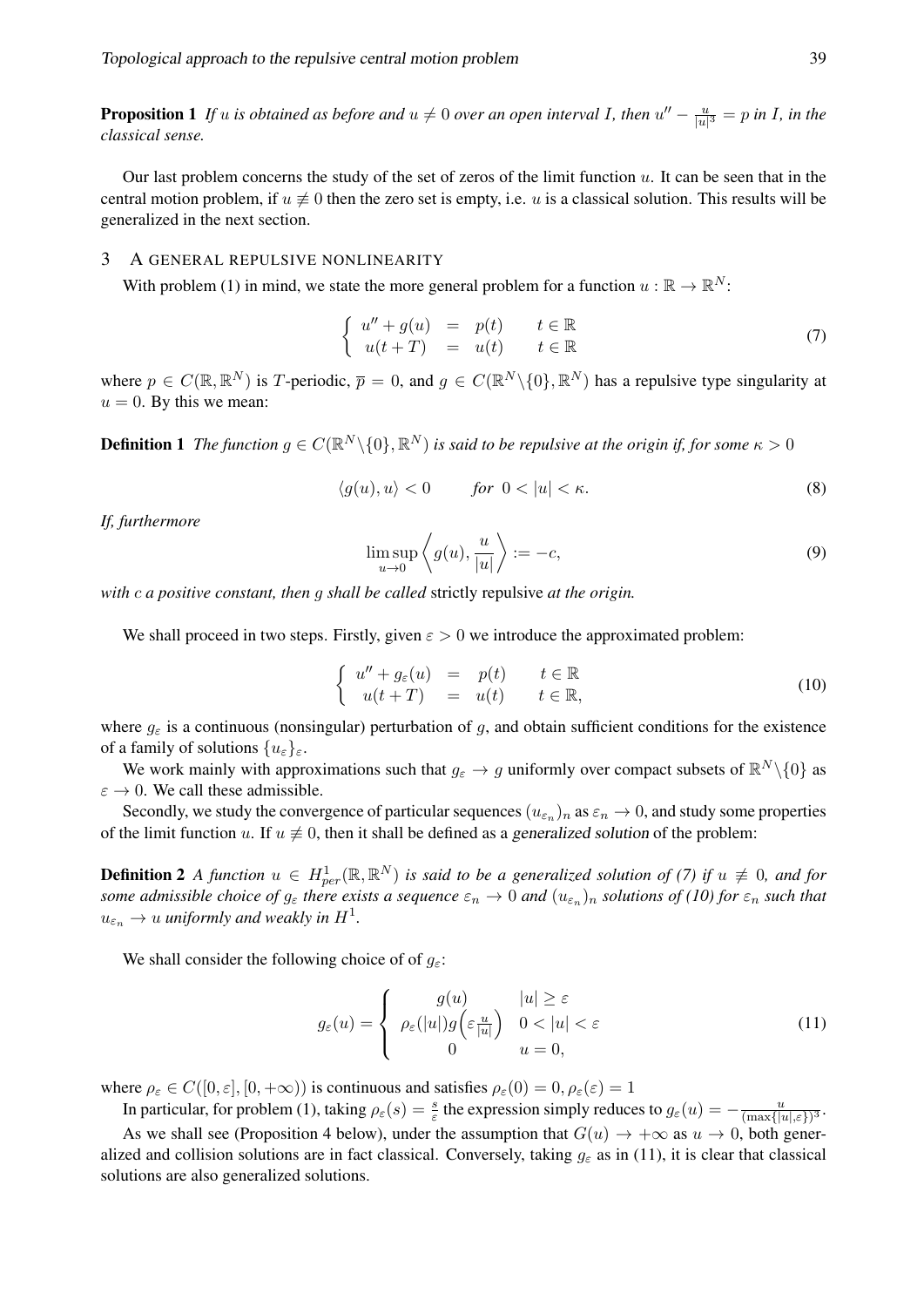#### 4 THE APPROXIMATION SCHEME

We begging stating some propositions concerning the properties of those functions defined as the limit of a sequence of perturbed problems. For a proof of them an more details refer to [4]. For convenience, from now on we shall adopt the following notation:  $u_n := u_{\varepsilon_n}$ , and  $g_n := g_{\varepsilon_n}$ .

**Proposition 2** Let  $(u_n)_n$  and  $u$  be defined as before, and assume that  $u \neq 0$  over an open interval I. Then *u satisfies*  $u'' + g(u) = p(t)$  ∀  $t \in I$  *in the classical sense.* 

Condition (9) is the same as in Solimini [13] for the case  $g = \nabla G$ . It is observed that it does not imply the Habets Sanchez strong force condition. In particular, for any value of  $\gamma > -1$  the nonlinearity  $g(u) = \frac{-u}{|u|^{\gamma+2}}$  is strictly repulsive, with  $c = +\infty$ .

In such a situation, it can be proved that the boundary of the set of zeros of the limit function *u* is discrete; more generally:

**Proposition 3** Let  $(u_n)_n$  and  $u$  be defined as before, and assume that  $q$  is strictly repulsive at the origin. *Then the boundary of the set defined by*  $Z = \{t \in [0, T] : u(t) = 0\}$  *is finite, provided that*  $||p||_{L^{\infty}} < c$ , *with*  $c \in (0, +\infty]$  *as in* (9).

The following result improves Proposition 3 for the variational case studied in [13]. However, we do not make use of the variational structure of the problem: more generally, it may be assumed that  $g = \nabla G$  only near the origin.

**Proposition 4** Assume there exists a neighborhood  $U$  of the origin and a function  $G \in C^1(U\backslash\{0\}, \mathbb{R})$  such *that*  $g = \nabla G$  *on*  $U \setminus \{0\}$ *. Further, assume that* 

$$
\lim_{|u| \to 0} G(u) = +\infty.
$$

*Then every generalized solution of (7) is classical.*

It is worth noting that in this context the repulsive condition  $(8)$  implies that  $G(u)$  increases when *u* moves on rays that point towards the origin. However, this specific condition was not necessary in the preceding result, which only uses the fact that  $G(0) = +\infty$ , since it is not required for the proof of Proposition 2.

Proposition 4 can be regarded as an alternative, in the following way: for *g* satisfying the assumption, if a sequence  $(u_n)_n$  of solutions of (10) for  $\varepsilon = \varepsilon_n \to 0$  converges uniformly and weakly in  $H^1$  to some function *u*, then either  $u \equiv 0$ , or *u* is a classical solution of the problem.

It is worth seeing that both situations may occur. For instance, we may consider the following nonlinearity:  $g(u) = \frac{u}{|u|^{\gamma+2}}$ , with  $\gamma \ge 0$ . If  $p \equiv 0$ , then there are no generalized solutions, since they should be classical, because of Proposition 2. In some sense, this is expectable since if  $g_{\varepsilon_n}$  is given as in (11), then  $u_{\varepsilon} \equiv 0$  is the unique solution of the perturbed problem. On the other hand, for  $N = 2$  we may consider  $p(t) = -\lambda(\cos(\omega t), \sin(\omega t))$  with  $\omega = \frac{2\pi}{T}$  $\frac{2\pi}{T}$ , and the circular solution given by  $u(t) = r(\cos(\omega t), \sin(\omega t)),$ where  $\lambda = r\omega^2 + \frac{1}{r\gamma^2}$  $\frac{1}{r^{\gamma+1}}$ . After a simple computation, we conclude that the problem has classical solutions  $\text{for } \lambda \geq (\gamma + 2) \left( \frac{\omega^2}{(\gamma + 1)} \right)^{\frac{\gamma + 1}{\gamma + 2}}.$ 

#### 5 MAIN RESULTS

We have now the tools to state our main results. Note that from now onwards, when we refer *q* to be *bounded away from the origin* it means that  $g \in L^\infty(\mathbb{R}^N \backslash B_1(0))$ .

**Theorem 2** Let  $g \in C(\mathbb{R}^N \setminus \{0\}, \mathbb{R}^N)$  and assume that (8) holds. Further, assume that g is bounded away *form the origin. Then either problem (7) has a classical solution, or else for every sequence*  $(u_n)_n$  *of solutions of (10) with*  $\varepsilon_n \to 0$  *and*  $g_n$  *as in (11), there exists a subsequence that converges uniformly and weakly in*  $H^1$ .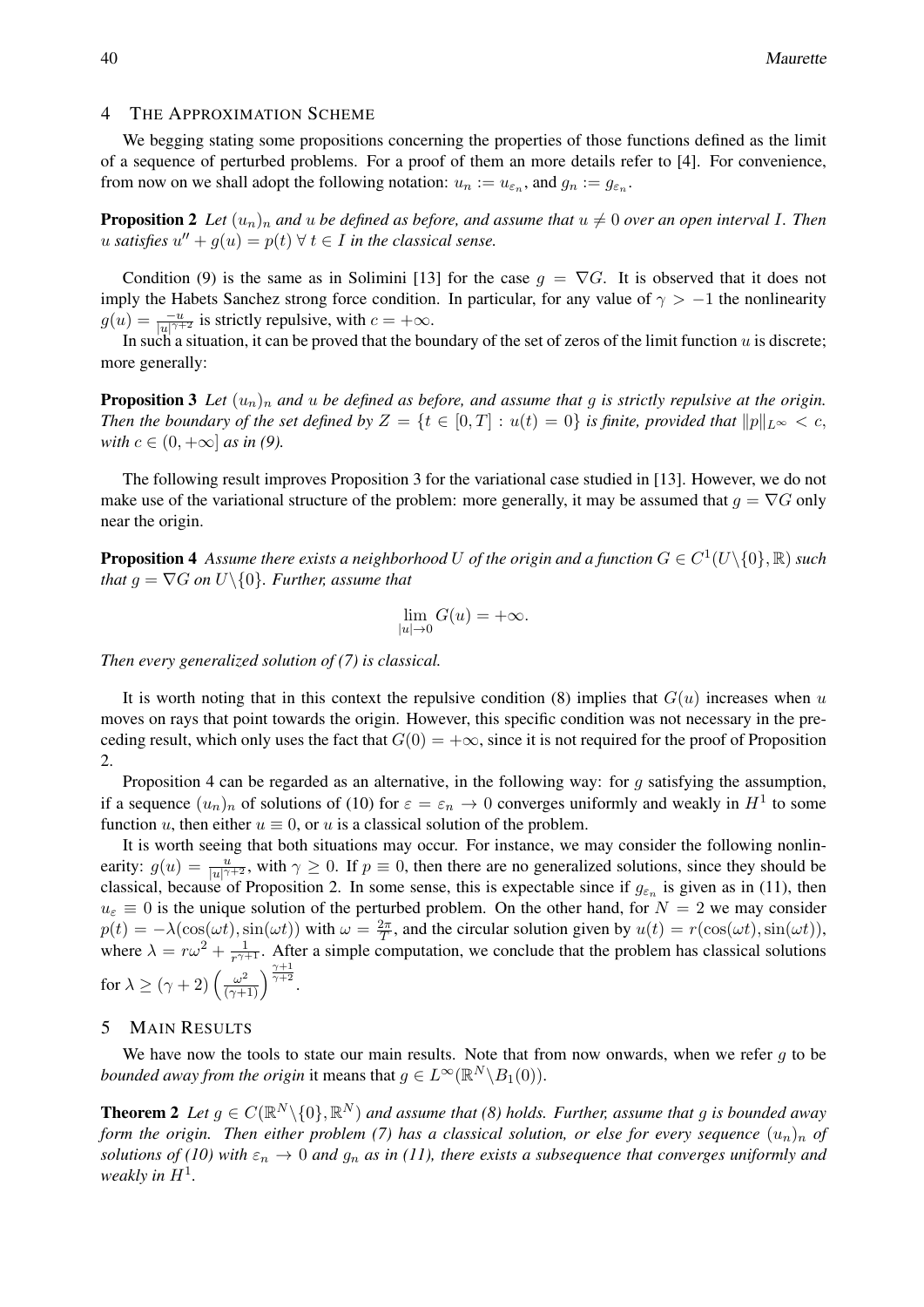We here give a scetch of the proof: If the problem has a classical solution, then there is nothing to prove. Next, assume that (10) admits no classical solutions, and let  $u_n$  be a *T*-periodic solution of

$$
u_n'' + g_n(u_n) = p(t),
$$

by multiplying by  $u_n - \overline{u}_n$  and integrating, we reach to the following inequality:

$$
||u'_n||_{L^2}^2 \le ||p||_{L^2}||u_n - \overline{u}_n||_{L^2} + \int_0^T \langle g_n(u_n), u_n - \overline{u_n} \rangle dt.
$$
 (12)

The main idea is to split the integral in two terms:

$$
\int_{\{|u_n|>\kappa\}}\langle g_n(u_n), u_n - \overline{u_n}\rangle dt + \int_{\{|u_n|\leq \kappa\}}\langle g_n(u_n), u_n - \overline{u_n}\rangle dt,
$$

with  $\kappa$  given by the repulsiveness in (8).

For the first term, we use the definition of *gn*, an extension of *g*. For the second, we use the repulsiveness. Gathering all together:

$$
||u'_n||_{L^2}^2 \leq C_1 ||u_n - \overline{u_n}||_{L^2} + C_2 |\overline{u_n}|.
$$

Finally, using Wirtinger's inequality we obtain:

$$
||u'_n||_{L^2} \leq C |\overline{u_n}|^{\frac{1}{2}}, \qquad ||u_n - \overline{u_n}||_{L^{\infty}} \leq C |\overline{u_n}|^{\frac{1}{2}}.
$$

At this point we can state that  $(\overline{u}_n)_n$  is bounded.

In the previous proof, note that the bounds for  $||u_n||_{H^1}$  do not depend on the choice of  $\rho_{\varepsilon}$ . This is the reason our first main result, with *ρ* arbitrarily chosen, follows as an immediate consequence of the preceding results:

**Theorem 3** Let  $p \in C(\mathbb{R}, \mathbb{R}^N)$  be T-periodic such that  $\overline{p} = 0$ , and let  $g \in C(\mathbb{R}^N \setminus \{0\}, \mathbb{R}^N)$  be repulsive *at the origin. Further, assume that g is bounded outside the origin, and that conditions*  $(P_1)$  *and*  $(P_2)$  *hold. Then either (7) has a classical solution, or else for any choice of*  $g_{\varepsilon}$  *as in (11) there exists a sequence*  $(u_n)_n$ *of solutions of problem (10) with*  $\varepsilon_n \to 0$  *that converges uniformly and weakly in*  $H^1$ .

#### *Proof.*

Given  $0 < \varepsilon_n \to 0$  then either  $g_n \in C(\mathbb{R}^N, \mathbb{R}^N)$  is bounded for each *n*. Theorem 1 guarantees the existence of a sequence  $(u_n)_n$  of classical solutions of problem (10). Finally, Theorem 2 is applied.

The last part of this section is devoted to the second main result, which assumes a different asymptotic condition on *g*:

**Theorem 4** Let  $p \in C(\mathbb{R}, \mathbb{R}^N)$  be T-periodic such that  $\overline{p} = 0$ , and assume that  $g \in C(\mathbb{R}^N \setminus \{0\}, \mathbb{R}^N)$  is *repulsive at the origin and bounded outside the origin. Further, assume that condition*  $(P_1)$  *holds, that* 

$$
||p||_{L^{\infty}} + \sup_{|u|=\tilde{r}} \left\langle g(u), \frac{u}{|u|} \right\rangle < 0
$$
\n(13)

*for some*  $\tilde{r} > 0$  *and that the following condition holds:* 

 $(P'_2)$  *There exists a constant*  $R_0 > 0$  *such that*  $\deg(g, B_R(0), 0) \neq (-1)^N$  for  $R \geq R_0$ ,

*then either (7) has a classical solution, or a generalized solution <i>u* such that  $||u||_{L^{\infty}} \geq \tilde{r}$ .

*Moreover, if g is strictly repulsive at the origin, then the boundary of the set of zeros of u in* [0*, T*] *is finite.*

*Finally, if*  $g = \nabla G$  *with*  $\lim_{u \to 0} G(u) = +\infty$ *, then* (7) has a classical solution.

 $\Box$